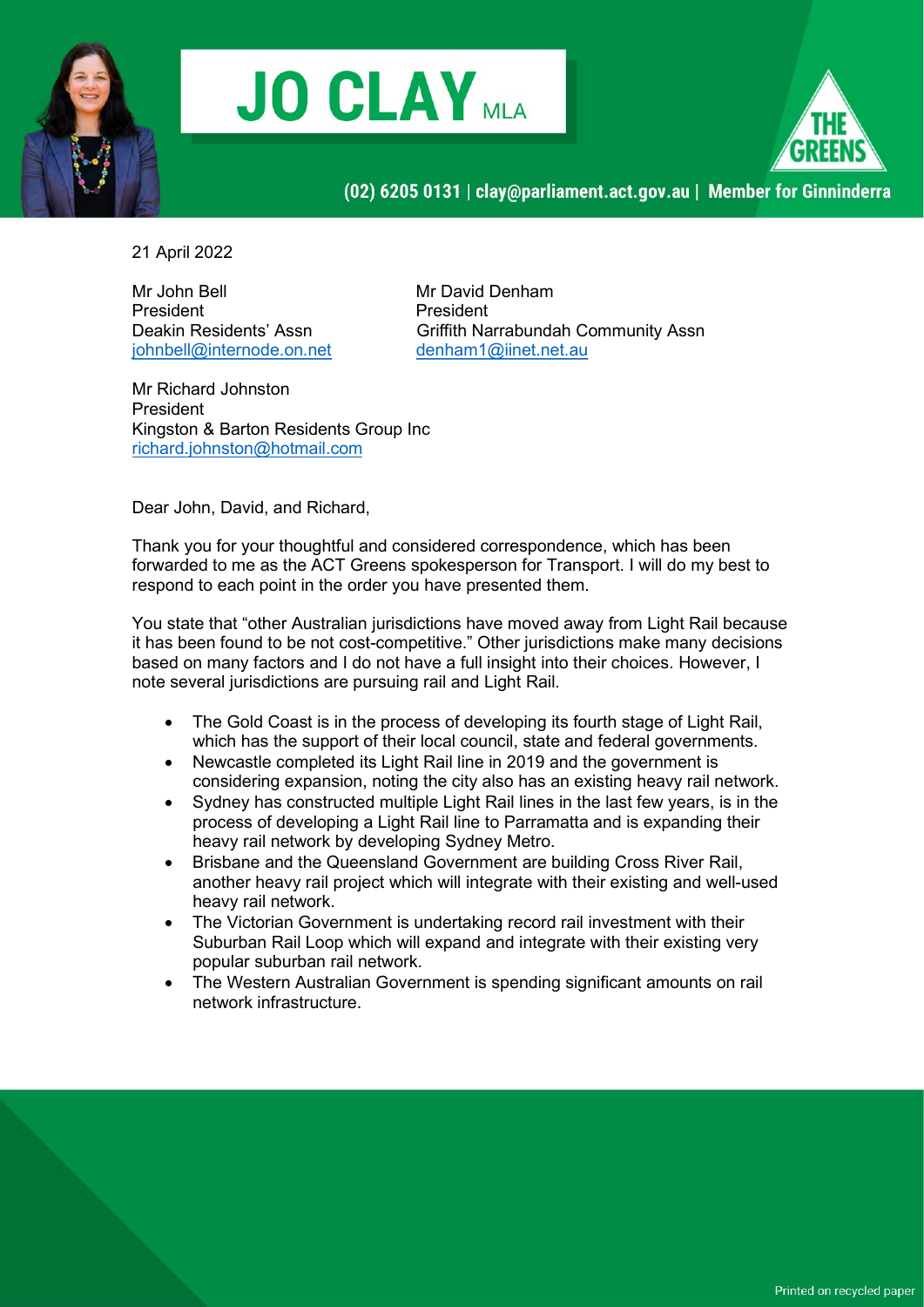





These cities have existing rail systems with high patronage. I understand they are expanding their systems to make sure they support their public transport network. In many of those places, the heavy rail system delivers many of the same benefits as our Light Rail system. The rail system plays a different role from a bus network and is designed to act as a full and complete network that is more useful than the individual stages. Linking multiples stages of our existing Light Rail system is important and we need to consider this when discussing expansion and alternatives to any one stage.

Your letter states that experts say Stage 2 will cost \$3.8 billion. Can you tell me where that figure comes from? I note that Stage 1 of Light Rail came in under forecast budget of \$783m and cost \$675m.

Transport is always a large component of our Budget. For instance, roads cost a lot. I understand that the pipeline of current road duplications in budget or completed currently is at least \$947m. Future projects are budgeted at \$375m. The cost of maintaining our existing roads network and various other projects add further expense. Building road infrastructure also contains high hidden costs by shifting a significant cost burden onto the individual driver as well as society via congestion, car-based infrastructure like roads and parking, and the environment. Transport must be carefully managed, no matter what form is chosen.

You noted concerns about fares not meeting direct costs. Similarly, fares do not cover the cost of our bus network, nor does revenue collected from private vehicles (such as through vehicle registration) cover the costs of our roads. The ACT Government does not build or fund public infrastructure or fund public transport on a privatised or purely cost-recovery basis. The ACT Government provides services based on public need and public benefit. Climate change, congestion, a growing population and the need to provide convenient car-free public transport that suits Canberrans are all strong reasons to provide this service. However, Light Rail fares represent a higher proportion of the running costs than the bus network due to Light Rail's high patronage.

Thank you for identifying the Auditor-General's report. I am really glad we have an independent Auditor-General to provide scrutiny, particularly for major projects like this one. The ACT Government has responded and agreed with most recommendations. The ACT Government response sets out the context in which the 2019 business case was developed and released and changes that have occurred since including progress on the design and the \$132.5 million of Commonwealth funding for Stage 2A. The response notes that the ACT Government will provide updated information on project costs through established reporting, procurement and public disclosure channels once procurement and negotiations are concluded.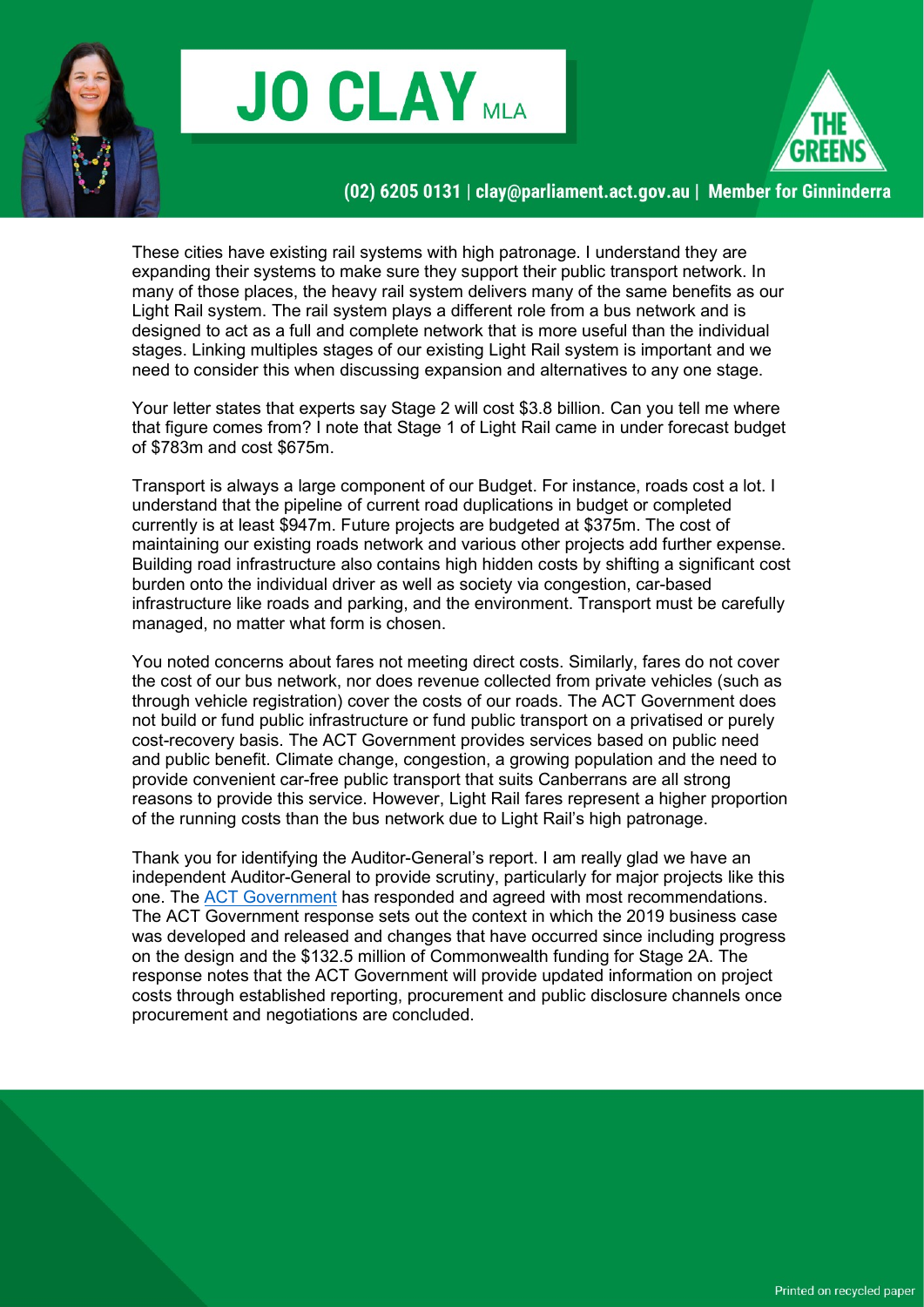





I encourage you to monitor those channels. If you have specific questions raised by the Auditor-General that have not been answered, I encourage you to raise those directly with the Minister for Transport, Chris Steel, or the Chief Minister, Andrew Barr.

Thank you for raising concerns around tree removal, earthworks and associated infrastructure like roads, bridges and concrete. Canberra is a growing city and we need more housing and infrastructure to meet our population's needs. The impacts of these changes need to be considered against the infrastructure that goes into developing new greenfield suburbs in bushland and grassland and major road and highway networks to connect those. The development of transit-oriented development as infill along our Light Rail corridors has significantly lower financial costs to the future residents and government than developing new greenfield suburbs on the city's outskirts.

Compact development like this is also much less environmentally damaging and produces fewer construction and ongoing climate emissions. ACT Government is considering new ways to reduce Scope 3 embedded emissions on projects like this and I will be following this closely to make sure we reduce our embedded emissions. It is also worth reiterating that all stages of development have been, and will continue to be, subject to environmental assessment processes under both the ACT Planning system and the Commonwealth under the Environment Protection and Biodiversity Conservation Act 1999 (EPBC Act). This will ensure ecological and heritage values are protected.

I am pleased to hear your support for electric buses. The ACT Greens are also strong supporters of electric buses. We took a commitment to the 2020 election to phase out diesel buses and buy no new diesel buses. ACT Government is following through on that commitment. Electric buses will continue to play an important role in our transport future and the expansion of our bus network. Improvements to frequency, reliability and reductions to public transport journey times are all goals the ACT Greens are working towards. We are working towards increases in the number of buses and drivers in our network too as well as a more rapid transition to a fully zero-emissions bus fleet.

Buses work well in conjunction with the Light Rail. They do not have the same capacity nor the same patronage. They play a different role. The fixed nature of the Light Rail system is one if its benefits. It allows people to make choices about where to live and work and form car-free transport habits knowing that their network will remain there forever. The fixed network and its' certainty is a key benefit.